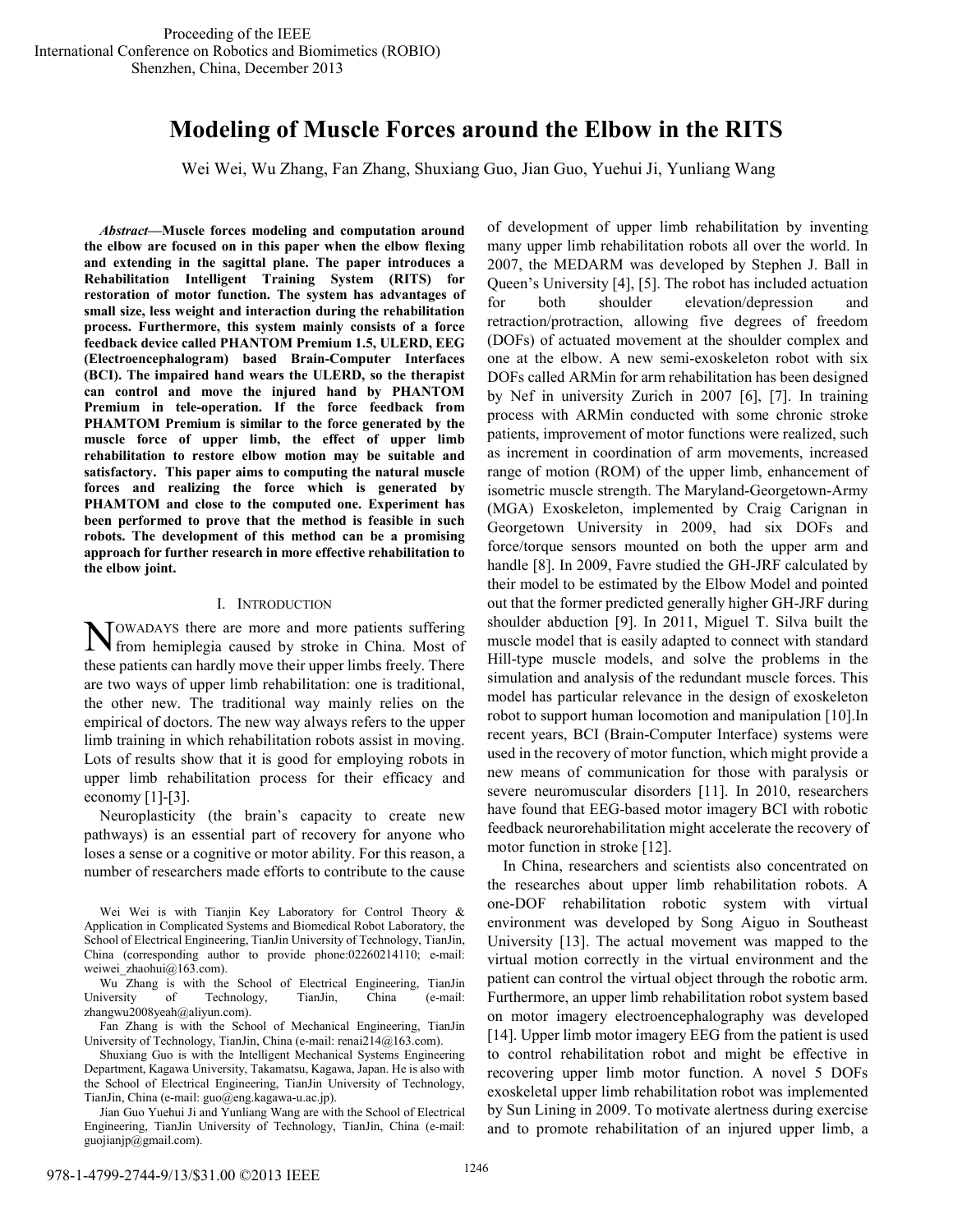control method was applied for assist action of upper limb [15]. In Taiwan's National Cheng Kung University, a rehabilitation robot with force-position hybrid fuzzy controller was designed. The robot was capable of guiding participant's wrist to move along predefined circular or linear trajectories [16].

Although lots of upper limb rehabilitation robots have been developed and are contributive to the restore of upper limbs of patients, these robots are not portable because of large bodies. There is few researches does good job combining upper limb motor imagery EEG with Surface electromyogram (sEMG) and the force model cannot mimic the real forces of muscle during training. In this paper, a robot system named Rehabilitation Intelligent Training System (RITS) has been designed in our lab to make attempt to solve some existing problems mentioned above.

# II. EXPERIMENTAL SYSTEM

#### *A. Overview of the robot System*

The experimental robot system RITS designed in our study mainly consists of a fore feedback device called PHANTOM Premium 1.5, ULERD, EEG based Brain-Computer Interfaces (BCI). The upper limb rehabilitation robot system is a master-slave system, allowing doctors and patient interaction with a virtual reality environment respectively (Fig. 1). Unlike robots mentioned above, RITS tend to have a comprehensive influence on the motor function area for upper limbs.



Fig.1 Block diagram of the upper limb rehabilitation robot system RITS.

To provide patients with a contextually enriched feedback, a hybrid BCI ( $EEG + sEMG$ ) with multimodal feedback generated by the actual movement of the affected hand are adopted in the system. The EEG signals are acquired from the many electrodes dressed on patients' brains by BCI to control the ULERD to implement the training. Meanwhile, the sEMG signals are got from patient's upper limbs by using a EMG sensor (BioVision, Inc.), to evaluate the rehabilitation information of patients. According to the information, doctor formulates efficient rehabilitation method.

The upper limb rehabilitation robot system RITS composition is showed in Fig. 2. The impaired hand should hard bolted to the ULERD, so the rehabilitation therapist or the intact hand of patient himself can move the stylus of PHAMTOM Premium and guide the injured hand to move along certain of predefined training track [17].



Fig.2 The upper limb rehabilitation robot system RITS composition

#### *B. Haptic Device (PHANTOM Premium)*

The PHANTOM Premium 1.5 (SenSable Technologies) has been widely applied to many field. As a master part, PHANTOM Premium 1.5 can provide force feedback successfully to the manipulator (Fig. 3). The programmable force feedback and large workspace (19.5x27x37.5cm) is features of the product. The arm and each joints of PHANTOM Premium move with the stylus operated by doctor. With this operation, 6-DOF position and orientation are obtained by PHANTOM Premium in real time.



Fig.3 PHANTOM Premium1.5 haptic device (SenSable Technologies) .

# *C. The Upper Limb Exoskeleton Rehabilitation Device (ULERD)*

ULERD has three active DoFs including the elbow flexion/extension, forearm pronation/supination and wrist flexion/extension in elbow and wrist joint. As a slave part, the motivation of designing such device is to provide effective training to the patients with motor dysfunction to re-learn their motor function. Design process of ULERD can be obtained in detail from reference [18]. The structure of the ULERD from upper view is showed in Fig. 4. Furthermore, ULERD is also a hand rehabilitation device which has been developed for finger movements [19]-[21].

Meanwhile, due to comfortable and portable for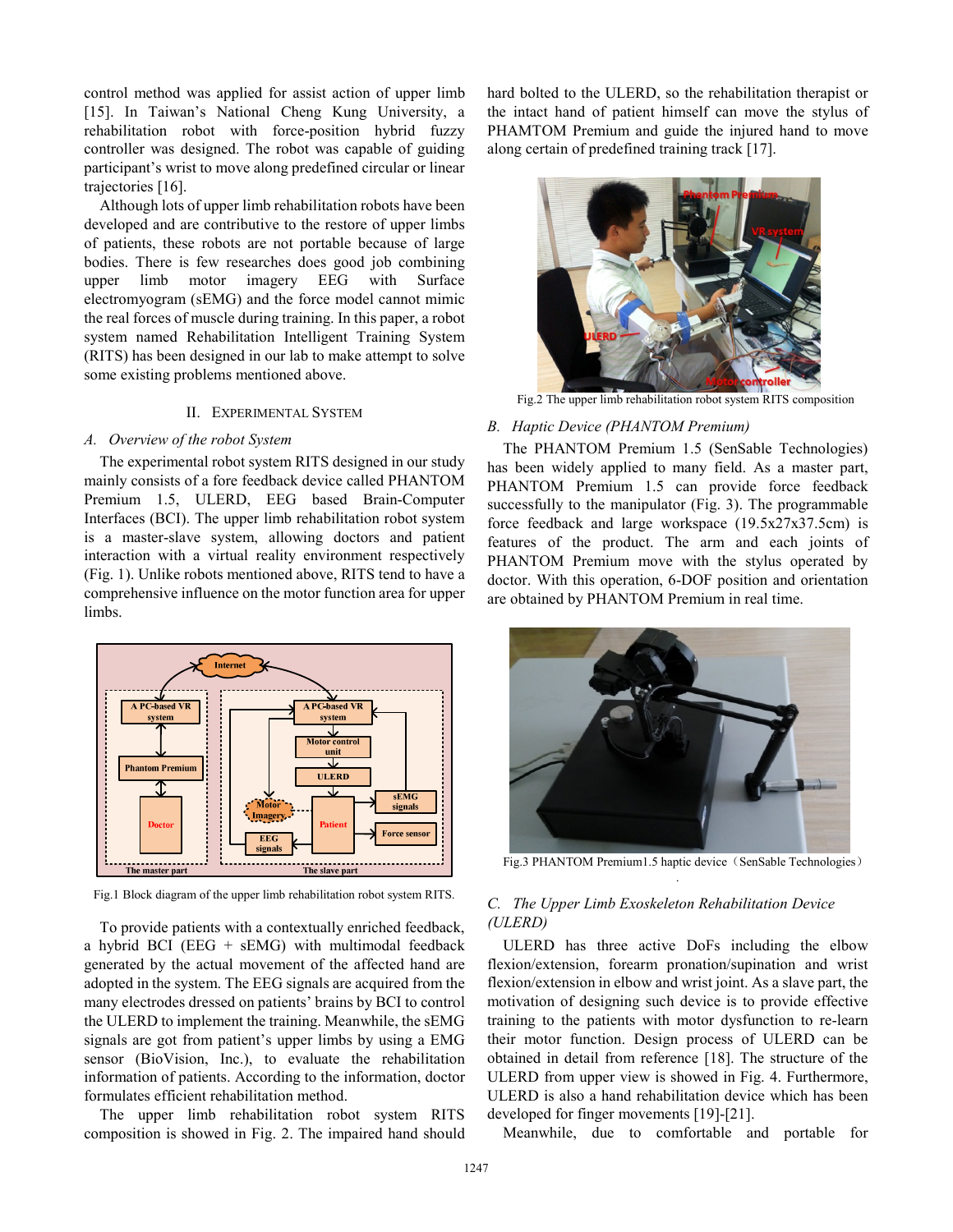home-rehabilitation to patients, decreasing the mass of such device as light as possible is in need. For this reason, BLDC motor (Maxon Technology) is used for its high power density. Meanwhile, main parts of this device are made of aluminum board. The total weight is only 1.3kg.



Fig.4 The prototype of the upper limb exoskeleton rehabilitation device

## III. MUSCLE FORCE MODELING IN THE ELBOW JOINT

In this section, muscle forces modeling and computation in the elbow joint are focused on when the elbow flexing and extending in the sagittal plane. If the force feedback from PHAMTOM Premium is close to the natural force, the effect of upper limb rehabilitation to the elbow joint is suitable and satisfactory. In order to realize the aim, human muscle force modeling located the elbow joint is essential. Considering security reasons, the speed of flexion and extension motion of the elbow joint should be low during the upper limb rehabilitation process. Therefore we assume that the speed in the model is less than  $0.025$  rad/s  $(1.433\degree/s)$ .

#### *A. Model Equation*

On the basis of the principle of anatomy, the basic muscles in the elbow joint include biceps brachii (BIC), brachialis (BRA), brachioradialis(BRD), pronator teres (PRT), triceps brachii (TRI). Among them, BIC, BRA, BRD, PRT are flexor muscles and TRI is extensor muscle.



Fig.5 Model diagram of the elbow joint

Model diagram of the elbow joint is given in Fig. 5.The picture shows that humerus, ulna and radius are considered as rigid bodies. Humerus is immobile while ulna and radius flexing and extending in the sagittal plane. The plane of motion is the X-Y plane, the Z axes is perpendicular to the X-Y plane.

According to d'Alembert principle, the equations of motion

of the upper arm and forearm are

$$
\sum_{i}^{6} M_{o} (\vec{F}_{i}) + M_{o} (\vec{G}) - I_{zz} \vec{\psi} = 0
$$
 (1)

$$
\sum_{i}^{6} \vec{F}_i + \vec{R} + \vec{G} - m\vec{a} = 0
$$
\n(2)

where  $F_i$  $\overline{a}$  $(i=1,2,\dots,5)$  is the modeled muscle forces, m and G are the mass and gravity force of forearm,  $M_O(\vec{F}_i)$  is the moment of the force about the centre point O,  $\psi$  is the angle of forearm during flexion and extension,  $\vec{a}$  is the linear  $\vec{a}$ acceleration,  $\hat{R}$  is the joint reaction,  $I_{zz}$  is the moments of inertia of forearm with respect to the Z axes.

An objective function dependent on the n-th power of the muscle forces moduli:  $\sum \left| \vec{F}_i \right|^n$  $\tilde{a}$  $(n > 1)$  is proposed in the reference [22]. For simplifying the solving of muscle force computing, n is equal to 2 in this paper.

In order to calculate strictly positive forces for these six muscles, the unkown terms are given as follows.

$$
\left|\vec{F}_{i}\right| = x_{i}^{2} (i = 1, 2, \dots, 5)
$$
\n(3)

$$
\begin{cases}\n|\vec{R}_x| = x_7 \\
|\vec{R}_y| = x_8\n\end{cases}
$$
\n(4)

where  $R_x$  and  $R_y$  is a an x component and a y component of the joint reaction respectively.

From (1) and (2), (5) is obtained easily as follow.

$$
\sum a_{1i} x_i^2 = A_1
$$
  

$$
A_1 = I_{zz} \ddot{\psi} - |\vec{G}| \bullet d\vec{G}
$$
 (5)

where  $a_{1i}$  is the arm of force  $\bar{F}_i$  $\overline{a}$ , and  $A_1$  is the moment of the K

force, *dG* is the arm of the force G .

And equations can also be obtained as follow

$$
\sum a_{ci} x_i^2 + x_7 = A_2 \tag{6}
$$

$$
\sum a_{si} x_i^2 + x_8 = A_3 \tag{7}
$$

where  $a_{ci} = cos(\alpha)$ ,  $a_{si} = sin(\alpha)$ ,  $\alpha$  is the angle between  $F_i$  $\overline{a}$  and the x axes.

Because the relation between a and  $\psi$  is

$$
a_x = \frac{dv_x}{dt} = \frac{d(L\dot{\psi}\cos\psi)}{dt} = L(\dot{\psi}\cos\psi - \dot{\psi}^2\sin\psi)
$$
 (8)

$$
a_y = \frac{dv_y}{dt} = \frac{d(L\dot{\psi}\sin\psi)}{dt} = L(\ddot{\psi}\sin\psi - \dot{\psi}^2\cos\psi) \quad (9)
$$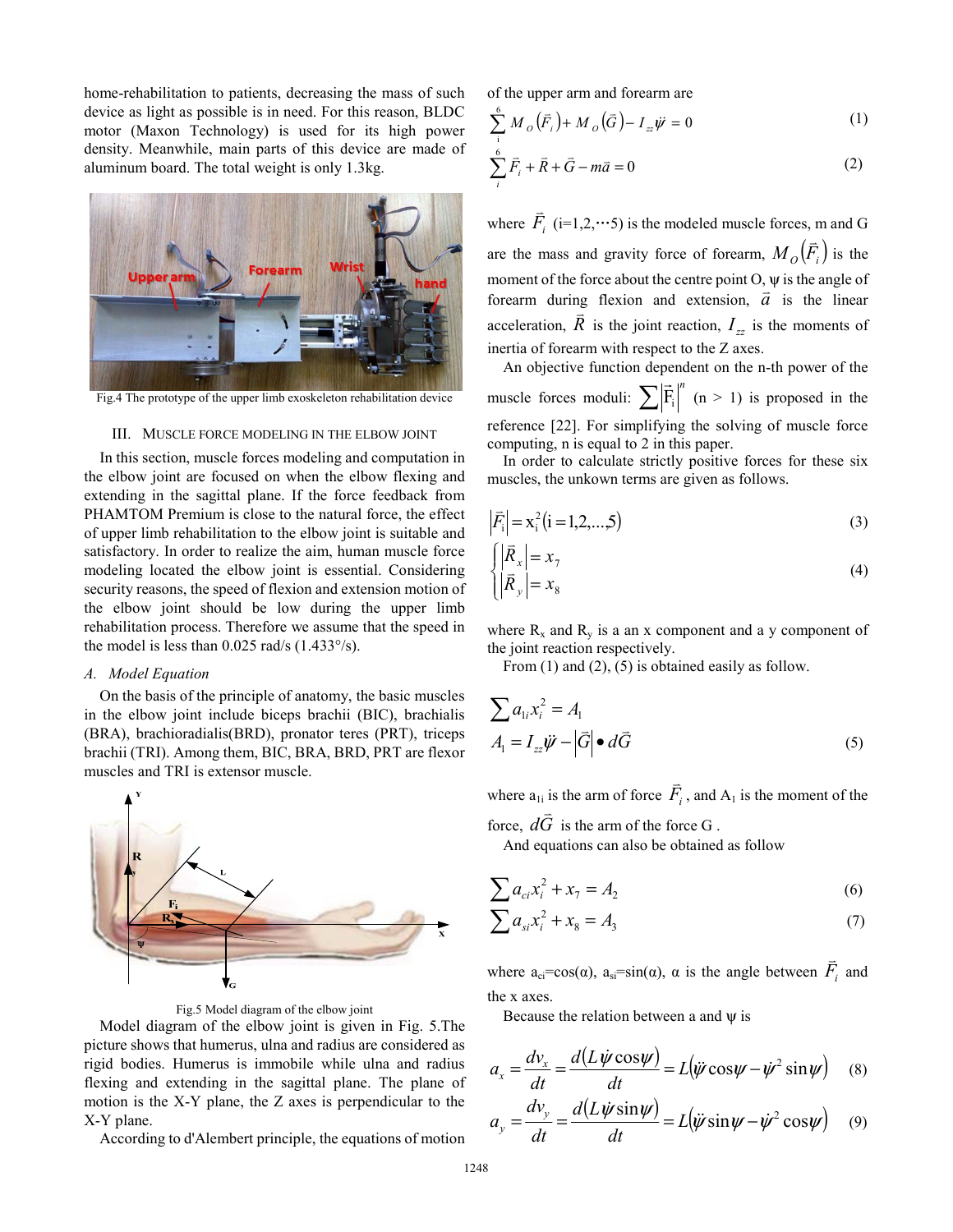where L is the distance between point O and forearm.

So  $A_2$  and  $A_3$  can be calculated as follows.

$$
A_2 = ma_x = mL(\ddot{\psi}\cos\psi - \dot{\psi}^2\sin\psi)
$$
 (10)

$$
A_3 = ma_y - |\vec{G}| = -mL(\vec{\psi}\sin\varphi + \vec{\psi}^2\cos\psi) - |\vec{G}| \qquad (11)
$$

# *B. Model Optimization*

Because L, m, G and  $\psi$  can be measured directly, these parameters is used as known quantities. So  $A_1$ ,  $A_2$  and  $A_3$  are obtained from (5), (10), (11), the muscle forces and the joint reactions are unknown. Furthermore, if the muscle forces are computed successfully, the joint reactions are also obtained from (6) and (7). In a word, the muscle forces computation is essential in the modeling of the elbow joint muscles.

The approach using the following optimization criterion is applied to realize model optimization.

$$
Z = \sum c_i (x_i^2)^2 = \sum c_i |\vec{F}_i|^2
$$
 (12)

where  $c_i$  are the weight coefficients. The weight coefficients at extensor muscles TRI should be negative, while at flexor muscles BIC, BRA, BRD, PRT the weight coefficient should be positive.

The Lagrange multipliers method is applied in the model to realize optimizing. An optimization of the Lagrange function is given as follow.

$$
L(x_1, x_2, ..., x_6) = Z(x_1, x_2, ..., x_6) - \lambda \left(\sum a_{1i} x_i^2 - A_1\right)
$$
 (13)

where  $\lambda$  is a Lagrange multiplier.

Then considering the conditions

$$
\partial L / \partial x_i = 0 \quad (i = 1, 2, ..., 5)
$$
 (14)

Therefore Six muscle forces located the elbow joint are finally obtained when the speed of flexion and extension motion of the elbow joint is less than 0.025 rad/s (1.433°/s).

$$
\left|\vec{F}_i\right| = x_i^2 = \frac{A_1(a_{1i}/c_i)}{\sum a_{1i}(a_{1i}/c_i)} \qquad (i = 1, 2, ..., 5)
$$
 (15)

 Based on the results, the joint reaction is also obtained as follows.

$$
|R_x| = \mathbf{x}_7 = A_2 - \sum \mathbf{a}_{\text{ci}} |\vec{F}_i|
$$
  

$$
|R_y| = \mathbf{x}_8 = A_3 - \sum \mathbf{a}_{\text{si}} |\vec{F}_i|
$$
 (16)

#### *C. Calculation Examples*

A member (man) in our lab takes part in the computing process of muscle forces, whose weight and height are 65kg and 172 cm respectively. According to reference [23], regression equation to compute the mass of a forearm is

$$
m = -0.277 + 0.016 \times x_1 + 0.0001 \times x_2 \tag{17}
$$

where  $x_1$  and  $x_2$  are the weight (in kg) and height (in mm) of man.

So the mass of a forearm is calculated by (17) and it is equal to 0.78kg and the gravity force of forearm is

$$
G = mg = 0.78kg \times 9.8N / kg = 7.65N
$$
 (18)

As mentioned above, the weight coefficients at flexor muscles should be negative  $(c_1=c_2=c_3=c_4=1)$ , while the weight coefficient at extensor muscles should be positive  $(c_5=1)$ .

According to Reference [24], the muscle's moment arm at the elbow joint is given by a polynomial of the form:

$$
a_{1i} = a_0 + a_1 \psi + a_2 \psi^2 + a_3 \psi^3 + a_4 \psi^4 + a_5 \psi^5 \tag{19}
$$

where  $\Psi$  is in radians and moment arm in cm. A positive moment arm is an elbow flexion moment arm. The elbow angle  $\psi$  is considered as 0 in the fully extension and goes positive as it is flexed.

TABLE I gives the polynomial coefficients for the muscle moment arms for elbow flexion/extension. TABLE I

| POLYNOMIAL COEFFICIENTS FOR THE MUSCLE MOMENT ARMS |                                              |                                                        |                                              |                                                    |                                                    |                                                    |  |  |
|----------------------------------------------------|----------------------------------------------|--------------------------------------------------------|----------------------------------------------|----------------------------------------------------|----------------------------------------------------|----------------------------------------------------|--|--|
| muscle                                             | a <sub>0</sub>                               | $a_1$                                                  | a <sub>2</sub>                               | a                                                  | a4                                                 | a,                                                 |  |  |
| BIC<br><b>BRD</b><br>PRT<br>RRA<br><b>TRI</b>      | 1.963<br>2.015<br>0.682<br>1.554<br>$-2.365$ | $-1.440$<br>$-0.458$<br>$-0.459$<br>0.0813<br>$-1.015$ | 3.031<br>3.058<br>1.266<br>$-1.689$<br>1.920 | 0.887<br>$-1.081$<br>$-0.356$<br>3.523<br>$-1.035$ | $-1.418$<br>0.159<br>$-0.149$<br>$-1.811$<br>0.257 | 0.285<br>$-0.0187$<br>0.0468<br>0.276<br>$-0.0262$ |  |  |

The speed of flexion and extension motion of the elbow joint is less than 0.025 rad/s (1.433°/s), so as to guarantee the safety of the upper limb rehabilitation process. The acceleration could be ignored and further simplifies the computation of  $A_1$ ,  $A_2$  and  $A_3$ . Therefore, (20) is given from (5), (10) and (11).

$$
A1 = -|\vec{G}| \bullet d\vec{G}
$$
  
\n
$$
A_2 = 0
$$
  
\n
$$
A_3 = -|\vec{G}|
$$
\n(20)

TABLE Ⅱ gives values of each muscle moment arms by using (19) when  $\psi$  is 15°,…, 120°.

| <b>TABLE II</b><br>VALUES OF EACH MUSCLE MOMENT ARMS (CM) |              |              |              |              |              |              |             |             |
|-----------------------------------------------------------|--------------|--------------|--------------|--------------|--------------|--------------|-------------|-------------|
| muscle                                                    | $15^{\circ}$ | $30^{\circ}$ | $45^{\circ}$ | $60^{\circ}$ | $75^{\circ}$ | $90^{\circ}$ | $105^\circ$ | $120^\circ$ |
| <b>BIC</b>                                                | 1.80         | 2.07         | 2.68         | 3.45         | 4.19         | 4.71         | 4.86        | 4.59        |
| <b>BRD</b>                                                | 2.09         | 2.48         | 3.10         | 3.89         | 4.77         | 5.69         | 6.59        | 7.42        |
| <b>PRT</b>                                                | 0.64         | 0.73         | 0.89         | 1.06         | 1.19         | 1.25         | 1.19        | 1.02        |
| <b>BRA</b>                                                | 1.51         | 1.51         | 1.68         | 2.00         | 2.41         | 2.78         | 2.99        | 2.96        |
| <b>TRI</b>                                                | $-2.52$      | $-2.50$      | $-2.39$      | $-2.24$      | $-2.07$      | $-1.92$      | $-1.79$     | $-1.69$     |
| dG                                                        | $-3.89$      | $-7.52$      | $-10.60$     | $-13.00$     | $-14.5$      | $-15.0$      | $-14.50$    | $-13.00$    |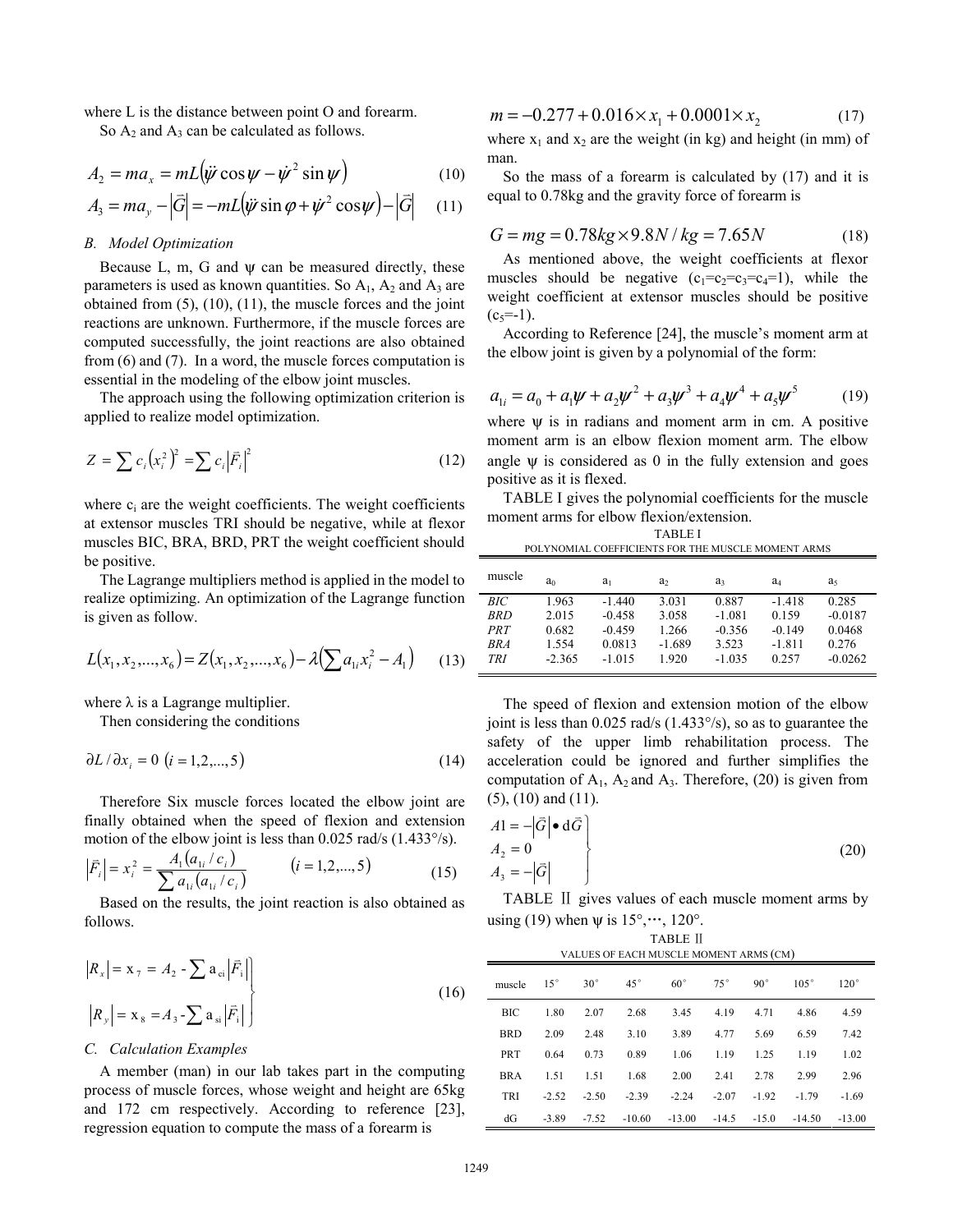TABLE Ⅲ gives the values of muscle forces through using TABLE II and (15) when  $\psi$  is 15°,…, 120°.

| <b>TABLE III</b><br>UNITS FOR MAGNETIC PROPERTIES (N) |              |              |              |              |              |              |             |             |
|-------------------------------------------------------|--------------|--------------|--------------|--------------|--------------|--------------|-------------|-------------|
| muscle                                                | $15^{\circ}$ | $30^{\circ}$ | $45^{\circ}$ | $60^{\circ}$ | $75^{\circ}$ | $90^{\circ}$ | $105^\circ$ | $120^\circ$ |
| BIC                                                   | 13.50        | 17.10        | 15.01        | 12.92        | 11.10        | 9.44         | 7.80        | 6.11        |
| <b>BRD</b>                                            | 15.61        | 20.39        | 17.23        | 14.28        | 12.25        | 10.90        | 9.95        | 9.10        |
| <b>PRT</b>                                            | 4.80         | 6.01         | 4.98         | 3.97         | 3.16         | 2.50         | 1.91        | 1.36        |
| <b>BRA</b>                                            | 11.33        | 12.50        | 9.40         | 7.49         | 6.39         | 5.57         | 4.80        | 3.93        |
| <b>TRI</b>                                            | 18.83        | 20.64        | 13.40        | 8.36         | 5.49         | 3.85         | 2.87        | 2.25        |

The Line graph standing for the relation between muscle forces and elbow angle computed by (15) and (19) are showed in Fig. 6. Each muscle force drops after rising with the increasing of elbow angle.



## IV. EXPERIMENTAL RESULTS

The force is generated by PHANTOM and measured by the traditional spring-type dynamometer. Considering the maximum exertable force, the experiment results about realization of muscle force generated PRT are shown in this section. The force feedback from PHAMTOM Premium is generated by programming and the aim is to close to the natural force generated by the muscle PRT .The true force and computed force in the muscle force modeling is shown respectively in Fig. 7.



Fig.7 Line graph of muscle force

The vertical axis stands for the muscle force, and the horizontal axis stands for elbow angle. The yellow line represents the true force and the red line represents computed force in the model. The true force is close enough to the computed force in the model. Therefore, the force generated by PHANTOM can provide the natural muscle forces approximately. So the goal we proposed is achieved.

# V. CONCLUSION

In this paper, a Rehabilitation Intelligent Training System (RITS) which possessed PHANTOM, ULERD, EEG based BCI was introduced. Muscle forces modeling and computation located the elbow joint were concentrated on when the elbow flexing and extending in the sagittal plane. The speed in the rehabilitation process is less than 0.025 rad/s (1.433°/s) for security reasons.

In order to program and generate the force similar to natural muscle forces through the force feedback device PHANTOM, muscle forces modeling and computation was necessary and essential to obtain the natural force values. The following conclusions can be drawn:

1) Muscle forces in the elbow joint were obtained successfully through muscle forces modeling and computation. The force close to natural muscle forces has been realized by force feedback of the device PHANTOM.

2) Experiment had been carried out to prove that the method is feasible in such robots.

The muscle force computation and modeling provided the force information of muscles in the elbow joint. The force generated by BLDCM (brushless DC motor) in the ULERD to approach the natural muscle forces should take into consideration in the future.

#### ACKNOWLEDGMENT

This research is supported by Tianjin Key Research Program of Application Foundation and Advanced Technology (the Natural Science Foundation of Tianjin) and National Undergraduate Training Programs for Innovation and Entrepreneurship (201310060034).

#### **REFERENCES**

- [1] Broeren J, Rydmark M, Sunnerhagen K S. "Virtual reality and haptics as a training device for movement rehabilitation after stroke: a single-case study", Archives of physical medicine and rehabilitation, vol.85, no.8, pp.1247-1250, 2004.
- [2] Kiguchi K, Liyanage M. "A study of a 4DOF upper-limb power-assist intelligent exoskeleton with visual information for perception-assist", Proceedings of the 2008 IEEE International Conference on Robotics and Automation, pp.3666-3671, 2008.
- [3] Bardorfer A, Munih M, Zupan A, et al. "Upper limb motion analysis using haptic interface", Journal of Mechatronics, IEEE/ASME Transactions on, vol.6, no.3, pp.253-260, 2001.
- [4] Ball S J, Brown I E, Scott S H. "MEDARM, a rehabilitation robot with 5DOF at the shoulder complex", Proceedings of the 2007 IEEE/ASME International Conference on Advanced Intelligent Mechatronics, pp.1-6, 2007.
- [5] Ball S J, Brown I E, Scott S H. "A planar 3DOF robotic exoskeleton for rehabilitation and assessment", Proceeding of the 29 IEEE Annual International Conference on Engineering in Medicine and Biology Society, pp.4024-4027, 2007.